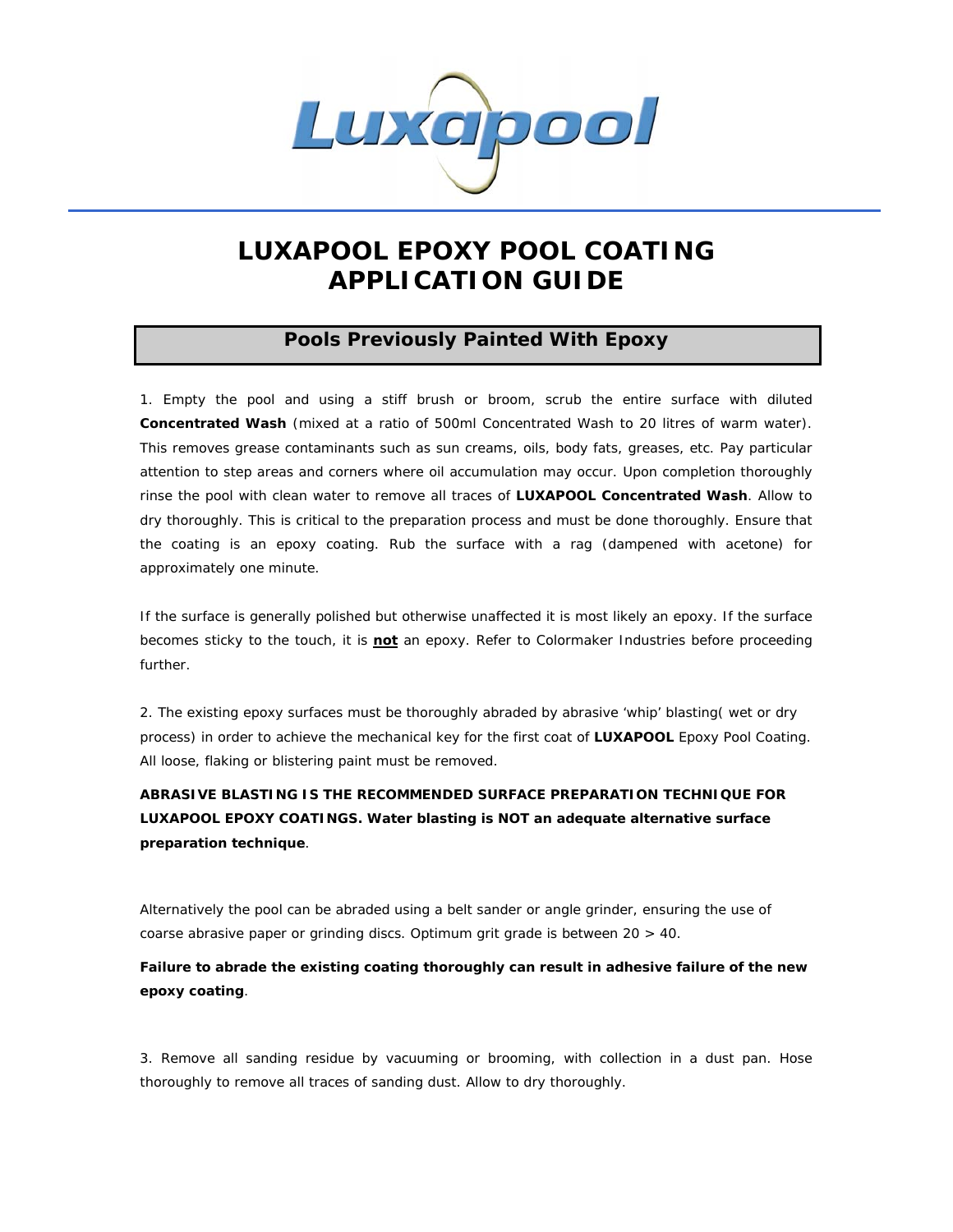

4. Starting with a dry surface, clean up and repair all surface irregularities using an approved epoxy-concrete repair system ( seek advice from your local builders supply store ) or cement render (a render having sand:cement ratio of 2:1 > 3:1 is suitable). Allow to cure over night and then sand back to a smooth surface.

5. Exposed areas of cement render or marblesheen should be treated as unpainted cement render or marblesheen pools. These areas should be acid etched according to the directions provided in the following section; **'ACID ETCHING OF CEMENT RENDER AND MARBLESHEEN'.**

## **ACID ETCHING OF MARBLESHEEN AND CEMENT RENDER**

1. All personnel participating in acid etching must wear protective clothing, rubber gloves, boots and goggles. The etching solution should ALWAYS be mixed in a plastic bucket. Use commercial Hydrochloric or Muriatic Acid. Always add acid to water, NEVER ADD WATER TO ACID. Refer to the table below to identify the acid concentration required for the surface of your pool.

 2. Using a plastic watering can, apply the etching solution to the surface, a small area at a time. Immediately scrub the entire surface with a NYLON broom. As soon as the bubbling reaction stops (approximately 5-15 minutes), flush the entire area with fresh water. NEVER ALLOW THE ACID RESIDUE TO DRY ON THE SURFACE. Acid residue can cause paint failure. Proceed to the next section to be treated with the acid-etching solution. The surface, when etched correctly, should have a rough, sandpapery feel to the touch. *It is important to concentrate on a small, workable, section at a time. This will ensure that no acid residue is deposited onto the surface.* 

3. After the entire pool has been etched thoroughly, the surface must be neutralised with a solution of Bicarbonate of Soda and Water (1 kg of Bicarbonate of Soda mixed with 10 litres of warm water). Thoroughly flush the surface with the neutralising solution and then flush liberally with fresh water. *It is important to concentrate on a small, workable, section at a time. This will ensure that no bicarbonate of soda is deposited onto the surface.* 

4. Allow the pool surface to dry prior to any further surface preparation. Sweep or vacuum away, any loose residue.

5. Now you are ready to paint your pool.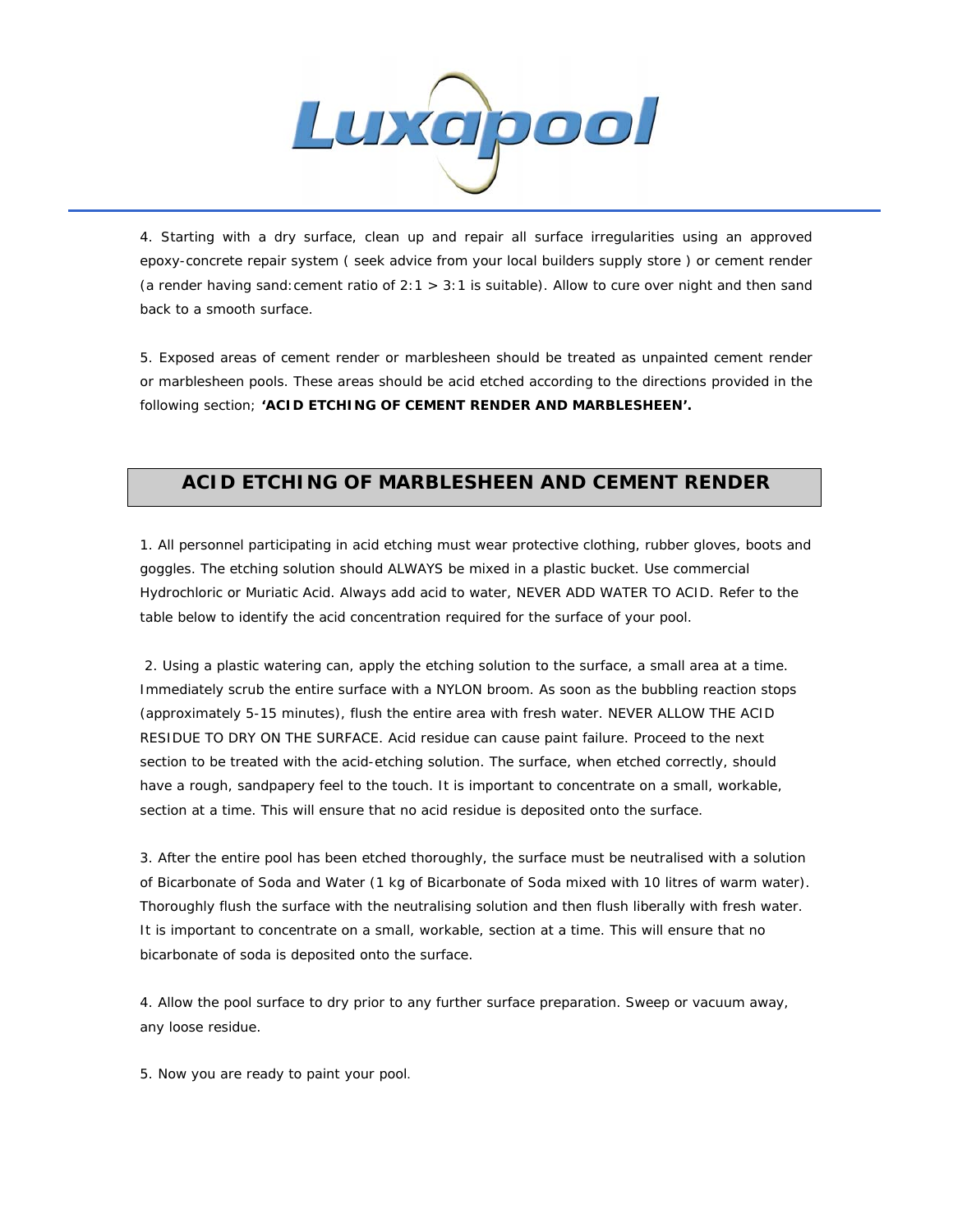

## **ACID ETCHING SOLUTION CONCENTRATIONS**

j

| <b>SURFACE TYPE</b>                      | ACID (by Part)    | WATER (by Part)  |
|------------------------------------------|-------------------|------------------|
| <b>NEW CEMENT RENDER</b>                 | <b>ONE PART</b>   | <b>TWO PARTS</b> |
| OLD CEMENT RENDER                        | <b>ONE PART</b>   | THREE PARTS      |
| <b>MARBLESHEEN</b><br>(Sound & Hard) $*$ | CONCENTRATED ACID | <b>NIL</b>       |
| <b>MARBLESHEEN</b><br>(Sound & Soft)*    | <b>ONE PART</b>   | <b>ONE PART</b>  |

## **PAINTING THE POOL**

1. Prior to painting, check the weather forecast. Three consecutive rain free days are ideal for the painting process. Defer painting if rain is expected. The presence of rain during the painting process may discolour the coating or cause paint failure.

2. It is best to apply the paint between 8 am and 11 am. *Do not apply later than this time as evening dew can cause water spotting or blooming, which will affect the adhesion of the paint causing failure.* **Apply only between the temperatures of 10°C and 30°C, but do not paint in direct, mid summer sun.** In mid summer paint as early as possible in the day, and then ideally protect the coating from direct sunlight by shading. This is particularly important in the first  $3 > 6$ hours of cure. Painting outside of this temperature range and shade control can damage the coating.

3. Check that batch numbers on all Part A are identical. Make sure that all Part B cans are either all summer or all winter cure activity.. This is to ensure a uniformity of colour on your pool. Record the batch number, found on the lid, side or bottom of every Part A can.

4. Add Part B to Part A base and **mix thoroughly** with a clean, **flat stirring stick** or the stirrer provided. Allow to 'digest' for 5-10 minutes, then remix and begin to use immediately. *Failure to mix the two parts thoroughly will result in the paint not curing properly***.** *Paint that is still wet and tacky after 4-6 hours has not been mixed correctly and it will not cure.*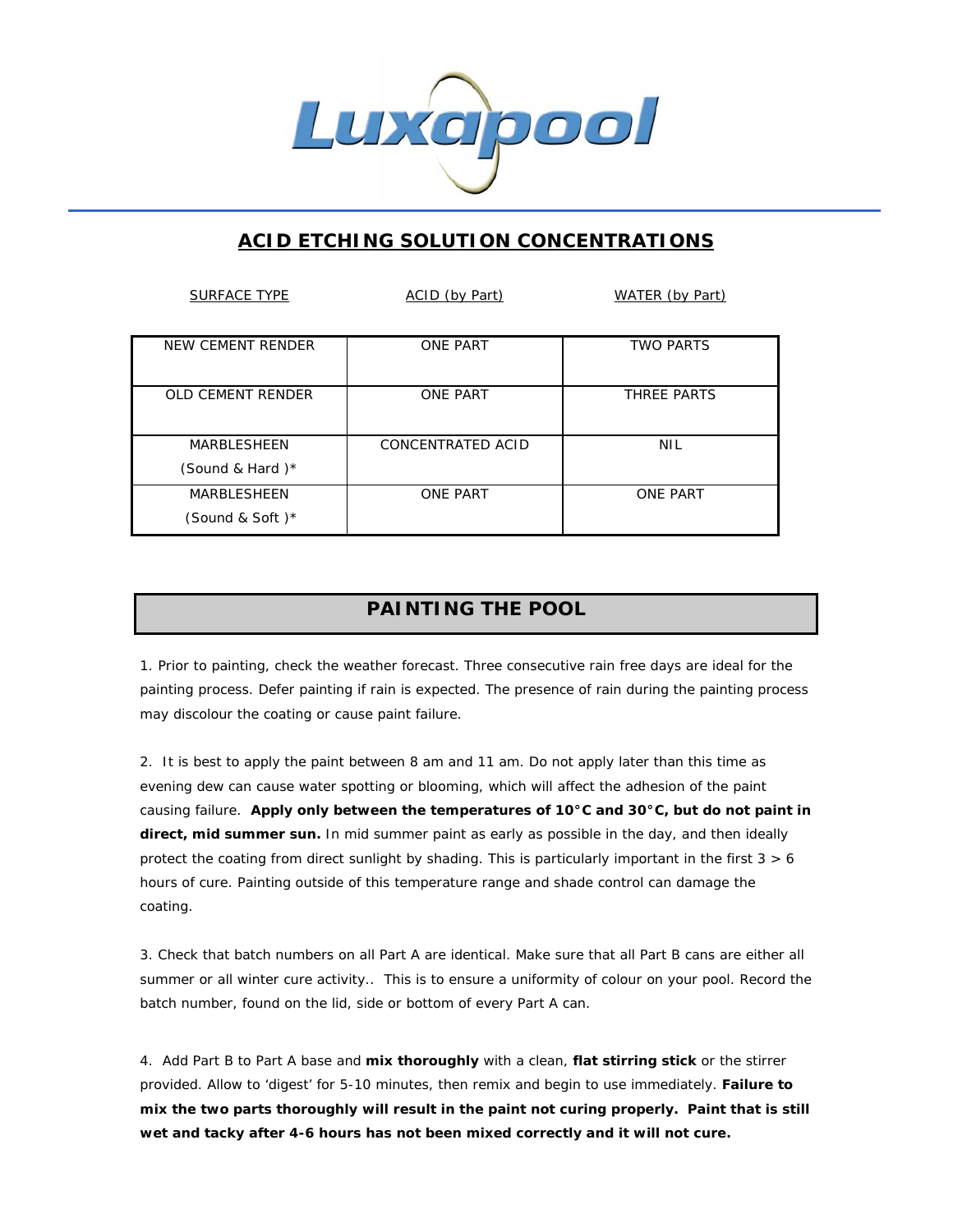

*Consult Colormaker Industries.* Mix only one pack at a time and apply within one hour. Coverage of **LUXAPOOL Epoxy Pool Coating** is approximately 20-25 m<sup>2</sup> per 3.5 L pack for a two-coat system. Keep paint cool before and during use. Excess heat diminishes workable pot-life. Ensure that Part A and Part B cans are kept cool prior to mixing. Do not adjust mixing ratios of Part A to Part B components. **ALWAYS MIX AND USE WHOLE PACKS**. **NEVER USE PART PACKS**.

### **WARNING: do not add any substances to LUXAPOOL Epoxy Pool Coating as any addition will result in loss of optimum performance. USE ONLY AS INSTRUCTED.**

5. Apply by roller. Cut in at the tile line with a brush. Do not apply thin coats of **LUXAPOOL Swimming Pool Epoxy Coating** as it will wear faster resulting in a patchy coating. When applying allow the painted area to "stand" for approximately 10-15 minutes after application. If small bubbles appear during this "standing" phase they can be eliminated by *lightly* draping a wet roller (not loaded) over the surface. It is important to only lightly touch the paint surface. This bursts the bubbles allowing the resulting crater to flow and re-form into a uniform film. Only practice this technique if there are many bubbles on the surface and only within the first 10-15 minutes of painting. The existence of these bubbles is due to entrapment of air within the surface (once painted). The bubbles rise due to expansion from heat. This can be minimised greatly by utilising a protective shade-cloth. The occurrence of these bubbles is also affected by surface type and texture. Avoiding all bubbles is impossible, however minimising their numbers is achievable.6. The pool requires a minimum of two coats of **LUXAPOOL**, and sometimes three, in order to achieve a minimum dry film thickness of 400 microns. Achieving the correct total dry film thickness is critical to long-term durability of the finished coating. An average size pool (10m x 5m) requires approximately 6-7 packs of **LUXAPOOL** Epoxy Coating for a two-coat finish.

6. After application of the first coat, allow 24 hours curing time prior to applying the second coat. **Any milky discolouration (bloom) caused by unpredicted rain, evening dew, or high humidity, should be thoroughly removed by abrading with a medium-grade sanding paper (40-60 grit) prior to application of the second coat.** ALWAYS paint within 24 hours of the previous coat. **If more than 24 hours has elapsed between coats it is necessary to thoroughly abrade the entire pool surface to a dull finish prior to recoating***.* Remove all sanding dust prior to application of the epoxy.

7. The longer a pool is allowed to dry prior to filling the better the ultimate coating quality and longevity. ALWAYS allow the coating to dry **at least 7 DAYS IN SUMMER,** and **14 DAYS IN WINTER,** prior to filling the pool. If a coating has not had adequate drying time and is filled prematurely its colour will be damaged. This is seen as cloudy, uneven colour distribution on the last coat. DO NOT add chemicals for at least 3-5 days.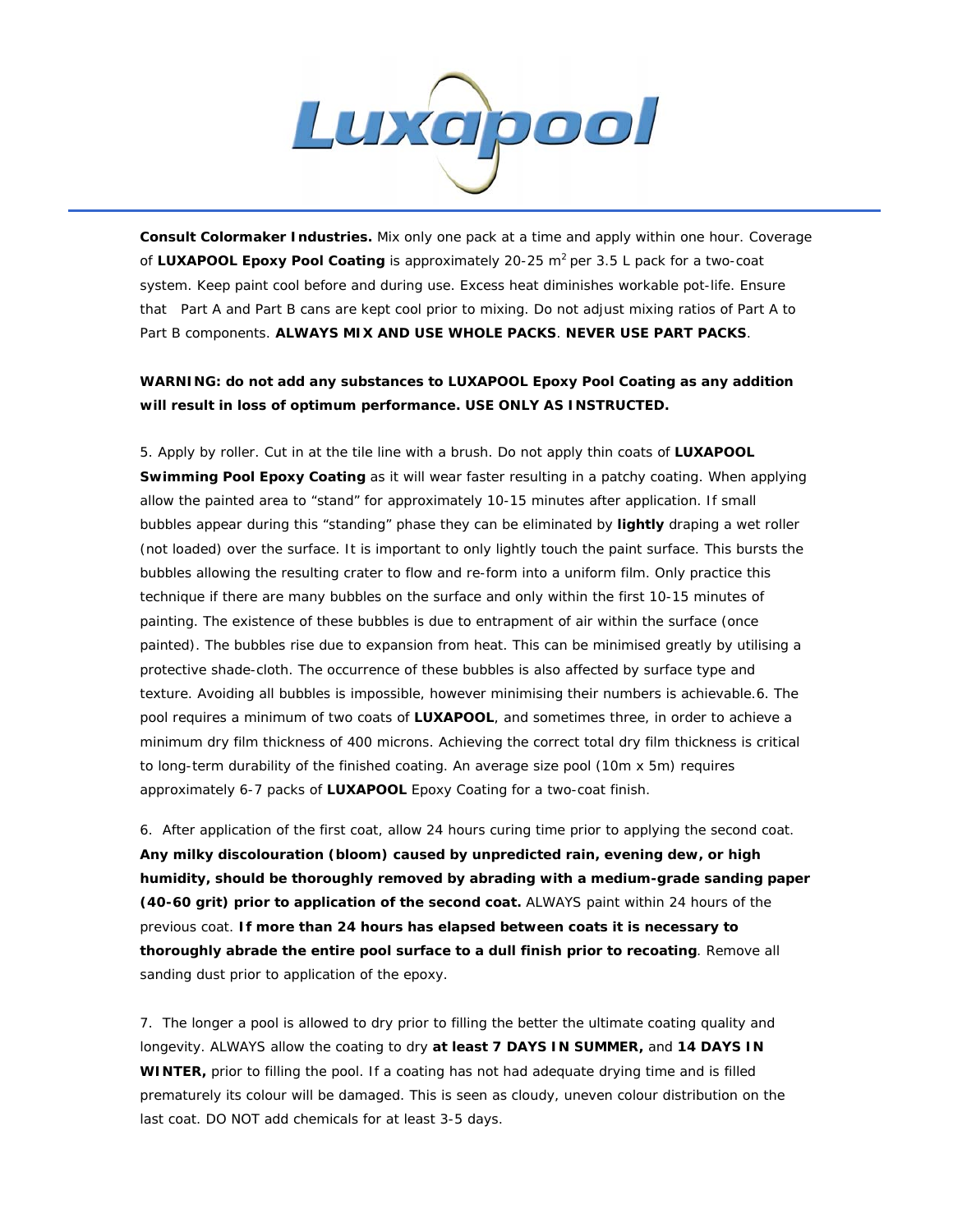

8. Stable pool chemistry determines the longevity of the epoxy coating. Fluctuating pool chemistry **will** damage your epoxy coating. **For best results maintain pH between 7.4 & 7.8 and maintain Total Alkalinity at a minimum of 140-160 ppm**. **Calcium hardness should ideally be 280 ppm – 320 ppm, and maybe higher for darker colours. Minimise use of acid where possible**. **Keep chlorine levels at a minimum**. Excessively high chlorine levels will degrade your coating. Poor pool chemistry maintenance will accelerate chalking and degradation of the epoxy coating.

9. Once the pool has been filled it is important to maintain the surface. Brushing down your pool every 4-6 weeks will maintain a coating of good integrity and improve longevity.

10. Application at very low temperatures can result in accelerated chalking of the coating. It is best to apply the coating during spring, summer and autumn. Application during winter months can result in a prematurely chalky surface.

VER 1006

## **LUXAPOOL FACTS SHEET**

**LUXAPOOL Epoxy Pool Coating** is a high performance product, however there are certain characteristics associated with *all* epoxy coatings. Your awareness of these will assist you in understanding your epoxy pool coating. These are;

### **1. CHALKING**

Chalking is a natural weathering process of an epoxy coating. Chalking is apparent as a fine powdery deposit on the paint surface. Intensity of chalking is dependent upon pool chemistry stability, water type, light intensity and overall stability of the water conditions to which the epoxy coating is subjected. Chalking is accelerated by a deposition of soluble salts from the water onto the coating surface and by unstable pool chemistry. We recommend a pH of 7.4-7.8 and a Total Alkalinity (minimum) of 140-160 ppm for minimising chalking. High chlorine levels also affect chalking. Keep chlorine levels to a minimum. Regular brushing, followed by at least 8 hours of filtration, will minimise chalking levels and maintain your pools coating in good condition. Chalking is also accelerated by application at low temperatures. It is recommended that care be taken when applying during winter months. All epoxy colours chalk however darker colours appear more noticeable as the colour in the paint stains hands and feet.